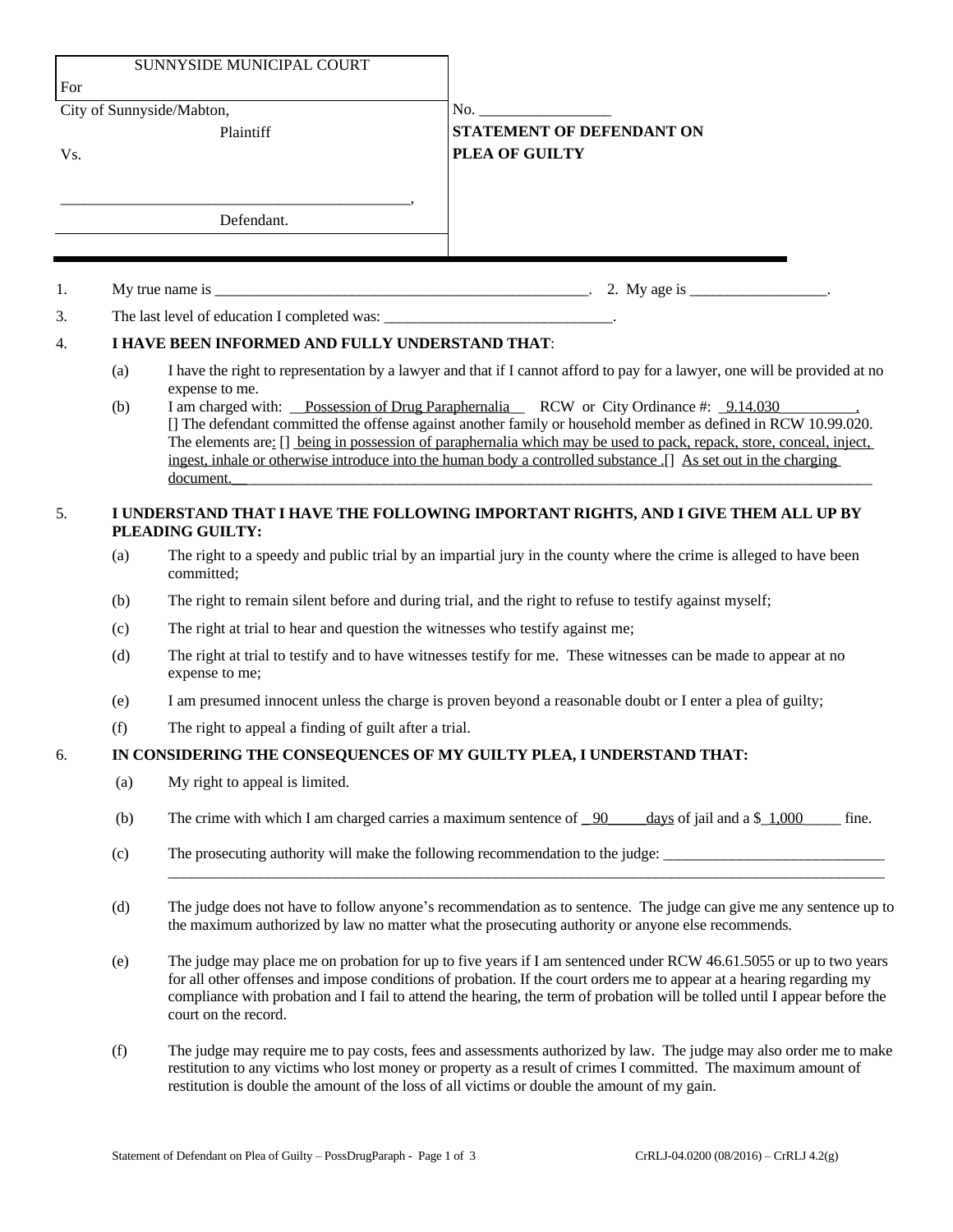(g) If I am not a citizen of the United States, a plea of guilty to an offense punishable as a crime under state law is grounds for deportation, exclusion from admission to the United States, or denial of naturalization pursuant to the laws of the United States.

## *NOTIFICATION RELATING TO SPECIFIC CRIMES: IF ANY OF THE FOLLOWING PARAGRAPHS APPLY, THE BOX SHOULD BE CHECKED AND THE PARAGRAPH INITIALED BY THE DEFENDANT.*

- [] h The crime of \_\_\_\_\_\_\_\_\_\_\_\_\_\_\_\_\_ has a mandatory minimum sentence of \_\_\_\_\_\_\_\_\_\_\_\_\_\_\_ day in jail and \$\_\_\_\_\_\_\_\_\_\_\_\_ fine plus costs and assessments. The law does not allow any reduction of this sentence.
- [ ] i This plea of guilty will result in suspension or revocation of my driving license or privilege by the Department of Licensing for a minimum period of \_\_\_\_\_\_\_\_\_\_\_. DOL may impose a longer period of suspension or revocation based upon my record of conviction. This period may not include suspension or revocation based on other matters. RCW46.61.5055(9)
- [ ] j I may not possess, own, or have under my control any firearm, and under federal law any firearm or ammunition, unless my right to do so is restored by the court of record that ordered the prohibition on possession of a firearm or the Superior Court in Washington state where I live, and by a federal court if required. I must immediately surrender any concealed pistol license.
- [  $\vert k$  If this crime involves a drug offense, my eligibility for state and federal education benefits will be affected. 20 U.S.C. § 1091(r).
- [ ] l This plea of guilty is considered a conviction under RCW 46.25.010 and I will be disqualified from driving a commercial motor vehicle. RCW 46.25.090. I am required to notify the Department of Licensing and my employer of this guilty plea within 30 days after the judge signs this document. RCW 46.25.030.
- [ ] m If this case involves a conviction for tampering with or circumventing an ignition interlock device under RCW 46.20.750, then my sentence will run consecutive to any sentences imposed under RCW 46.20.740(3), 46.61.502, 46.61.504, 46.61.5055, 46.61.520(1) or 46.61.522(1)(b).
- [ ] n *Travel Restrictions:* I will be required to contact my probation officer, the probation director or designee, or the court if there is no probation department, to request permission to travel or transfer to another state if I am placed on probation for one year or more and this crime involves: (i) an offense in which a person has incurred direct or threatened physical or psychological harm; (ii) an offense that involves the use or possession of a firearm; (iii) a second or subsequent misdemeanor offense of driving while impaired by drugs or alcohol; (iv) a sexual offense that requires the offender to register as a sex offender in the sending state. I understand that I will be required to pay an application fee with my travel or transfer request.
- 7. I plead guilty to the crime(s) of Possession of Drug Paraphernalia as charged in the complaint or citation and notice. I have received a copy of that complaint(s) or citation(s) and notice. [ ] The complaint or citation and notice was orally amended and I waive filing of a written amended complaint or citation and notice.
- 8. I make this plea freely and voluntarily.
- 9. No one has threatened harm of any kind to me or to any other person to cause me to make this plea.
- 10. No person has made promises of any kind to cause me to enter this plea except as set forth in this statement.
- 11. **Statement of Facts:** The judge has asked me to state in my own words what I did that makes me guilty of the crime(s). This is my statement (state the specific facts that support each element of the crime(s)):

[ ] I committed this crime against a family or household member as defined in RVW 10.99.020.

[ ] Instead of making a statement, I agree that the court may review the police reports and/or a statement of probable cause supplied by the prosecution to establish a factual basis for the plea.

 $\overline{\phantom{a}}$ 

.